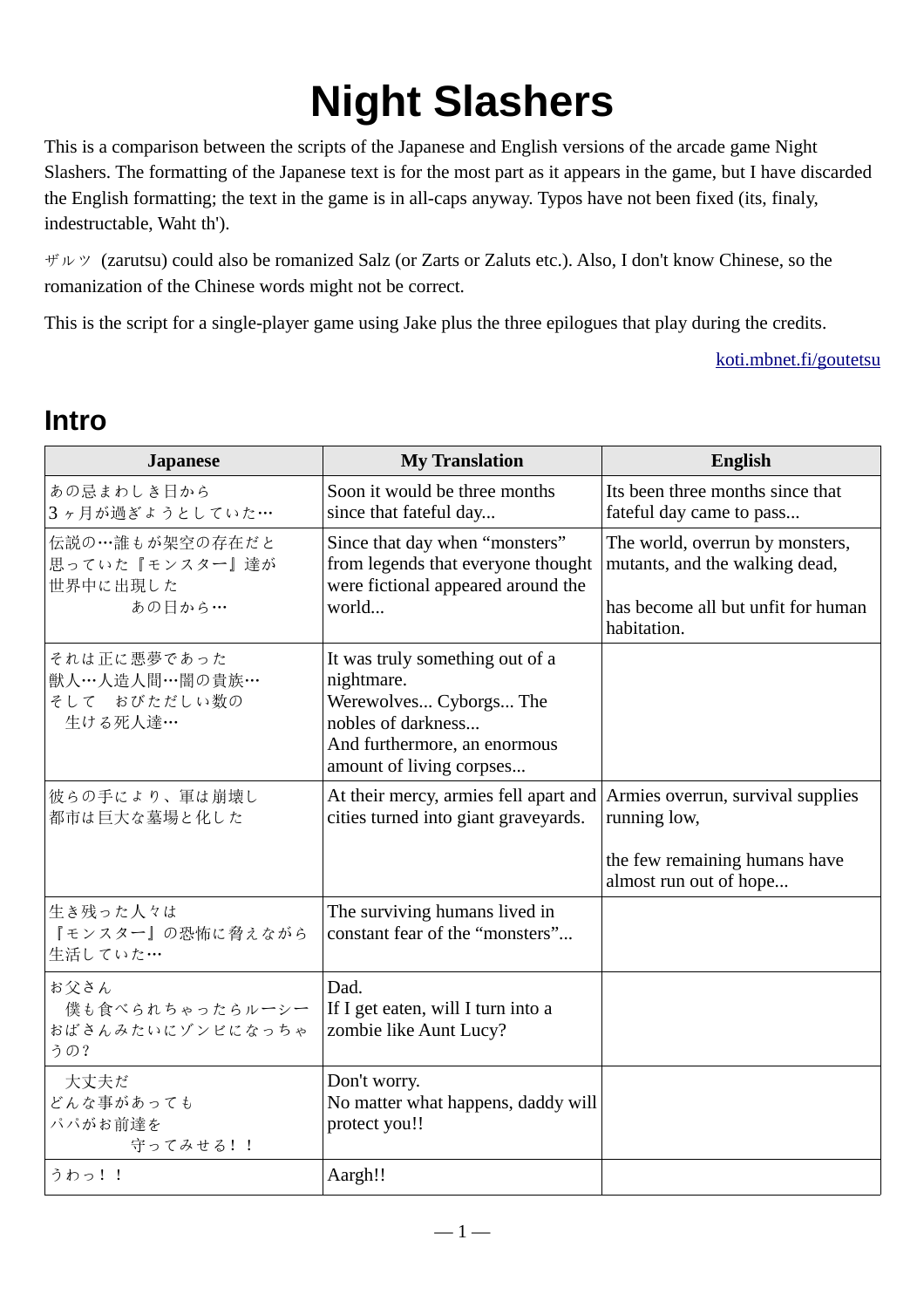| 大丈夫か!                                      | Are you all right!?                                                                                                          | Are you OK?                                                                                                      |
|--------------------------------------------|------------------------------------------------------------------------------------------------------------------------------|------------------------------------------------------------------------------------------------------------------|
| <b>JAKE</b><br>ジェイク・ホワイト                   | <b>JAKE</b><br>Jake White                                                                                                    | <b>JAKE</b>                                                                                                      |
| アメリカ出身のモンスターハンター                           | American monster hunter.                                                                                                     | American monster hunter.<br>His natural arms have been                                                           |
| 両腕をサイボーグ化しており、その<br>力は強烈<br>また念動力も使う事が出来る。 | Both of his arms have been<br>mechanicalized, and they pack a<br>vicious punch.                                              | replaced by cybernetic mechanisms.<br>They call him "The Psychic                                                 |
| サイキック<br>サイボーグ                             | In addition, he is also able to use<br>psychokinesis.<br><b>Psychic Cyborg</b>                                               | Cyborg"                                                                                                          |
| <b>CHRISTOPHER</b>                         | <b>CHRISTOPHER</b>                                                                                                           | <b>CHRISTOPHER</b>                                                                                               |
| クリストファー・スミス<br>ヨーロッパいちのバンパイアハンタ            | Christopher Smith<br>The finest vampire hunter in<br>Europe.                                                                 | Europe's most famous vampire<br>hunter.                                                                          |
| 世界各国の様々な格闘技がミックス<br>されたそのスタイルは「強い」の一<br>言。 | His style, which mixes various<br>martial arts from all over the world,<br>can be described with the one word<br>"powerful". | Uses a mixture of both western and<br>eastern martial arts.<br>Possesses uncanny fighting skill.                 |
| 急ごう<br>ゾンビの数がかなり<br>増えてきているようだ             | We must hurry.<br>Looks like there'll be more and<br>more zombies coming.                                                    | Hurry up!<br>The zombies are getting closer!                                                                     |
| OK!                                        | OK!                                                                                                                          |                                                                                                                  |
| さぁ                                         | Come on.                                                                                                                     | We better get out of here!                                                                                       |
| 避難場所まで俺達が…                                 | We'll escort you to the evacuation                                                                                           |                                                                                                                  |
| 油断禁物よ、<br>御二人さん                            | Be on your guards, you two!                                                                                                  | These guys must be stopped!                                                                                      |
| $HONG \cdot HUA$<br>紅華<br>趙                | $HONG \cdot HUA$<br>Zhao Hong-Hua                                                                                            | 趙 紅華<br>$HONG \cdot HUA$                                                                                         |
| 主にアジアで活躍する神仙道士。                            | A Taoist whose main area of<br>activity is Asia.                                                                             | Asia's most revered martial artist.                                                                              |
| 鳳凰と龍を友とし、小柄な体に秘め<br>られた力は数多くの魔物達を倒して<br>きた | Friends with the Phoenix and the<br>Dragon, the power hidden in her<br>petite body has defeated numerous<br>demons.          | What she lacks in size, she makes<br>up for in speed and skill.<br>Her specialty is neutralizing black<br>magic. |
| ここのキャンプに<br>いれば安全だ                         | You'll be safe here in this camp.                                                                                            | It's safe in here.<br>Leave the rest to us!                                                                      |
| 後は<br>私達にまかせて頂だい                           | Please leave the rest to us.                                                                                                 |                                                                                                                  |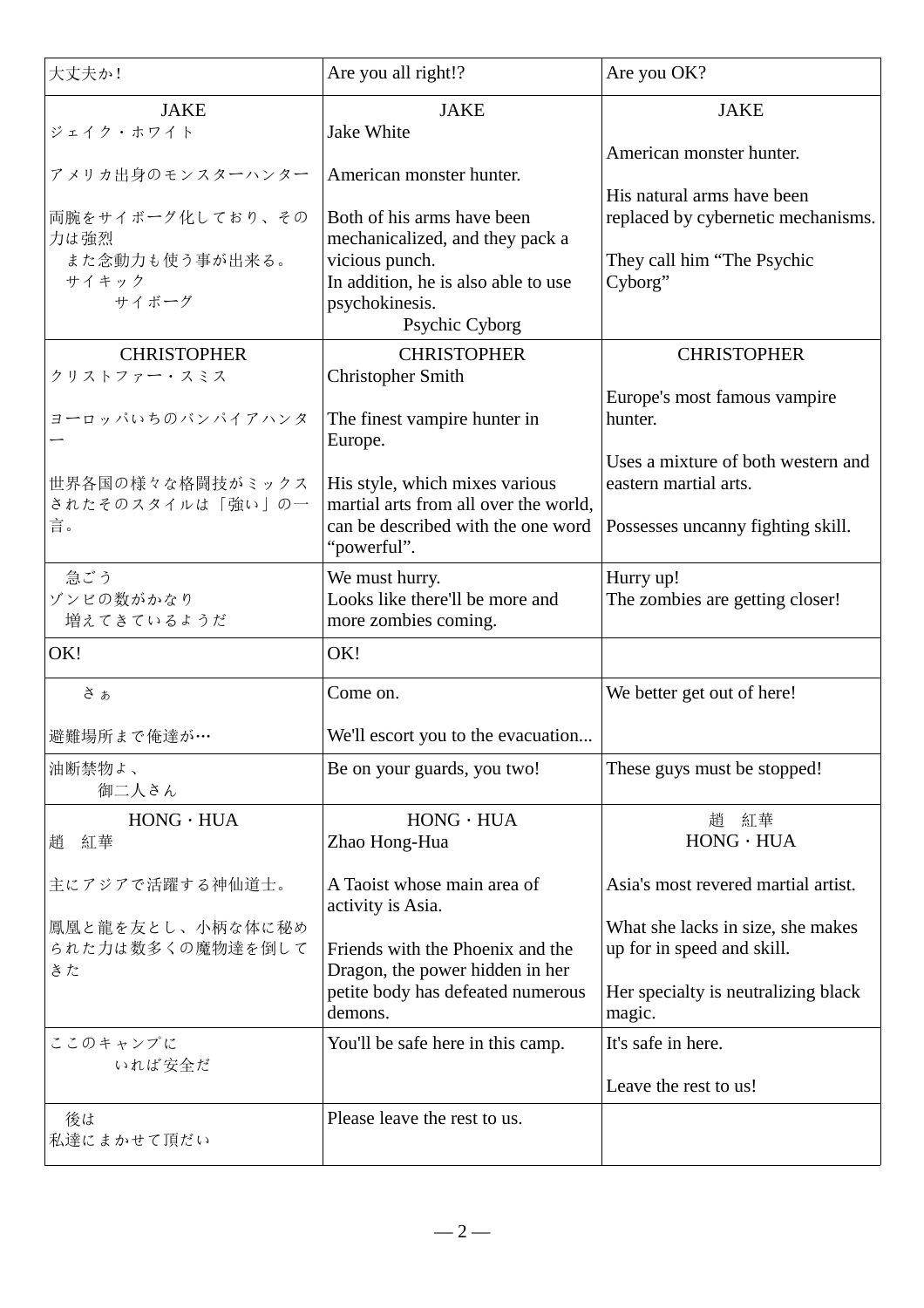| あ…<br>│あなた方は…一体? | Who<br>Who on earth are you? | WhoWho are you?          |
|------------------|------------------------------|--------------------------|
| 俺達かい?            | Us?                          | Us?                      |
| 俺達は…             | We are                       | I'll tell you who we are |

# **Stage 1 Intro**

| J: 「ここの病院でゾンビや人造人間<br> を造っているのか」<br> H: 「なら、話ははやいわ」            | J: "Is this hospital the place where<br>they're making the zombies and the the hospital!<br>cyborgs?"<br>H: "If so, that'll speed things up." | Destroy all zombies and mutants in |
|----------------------------------------------------------------|-----------------------------------------------------------------------------------------------------------------------------------------------|------------------------------------|
| C: 「これ以上増えないように叩き潰  C: "Let's smash it up so there will<br>そうー | be no more of them."                                                                                                                          |                                    |

| (Doctor)<br>君達、どんな風に改造して<br>欲しいか希望はあるかね?<br>ゾンビがいいか?人造人間か? | (Doctor)<br>You guys, do you have any wishes<br>in what way you would like to be<br>transformed?<br>How about a zombie? A cyborg? | (Doctor)<br>Will my friends<br>What would you like to be<br>transformed into? A zombie? Or<br>perhaps a mutant?<br>Your wish is my command! |
|------------------------------------------------------------|-----------------------------------------------------------------------------------------------------------------------------------|---------------------------------------------------------------------------------------------------------------------------------------------|
| (Jake)<br>ないね!!<br>俺がこれ以上ハンサムになったら<br>犯罪になっちまうぜ            | (Jake)<br>Nope!!<br>It would be a crime for me to<br>become any more handsome than<br>this.                                       | (Jake)<br>You won't be transforming<br>anybody, buddy.<br>It would be a crime to mess with<br>my face, scum!                                |
| (Frankenstein)<br>新しいオモチャだ…<br>たっぷり遊ぶぞ、でも<br>すぐ壊れちゃいそうだな…  | (Frankenstein)<br>A new toy<br>I'm going to have lots of fun with<br>you, though it looks like you'll<br>break right away         | (Frankenstein)<br>Some new friends to see me?<br>How pleasant!<br>Time for a party!                                                         |
| (Jake)<br>ふざけんな!!<br>このツギハギ野郎!!<br>ミートボールにしてやるぜ!!          | (Jake)<br>Zip it you patchwork bastard!!<br>I'll make meatballs out of you!!                                                      | (Jake)<br>No party for you pal, I'm gonna<br>make mincemeat outta you!                                                                      |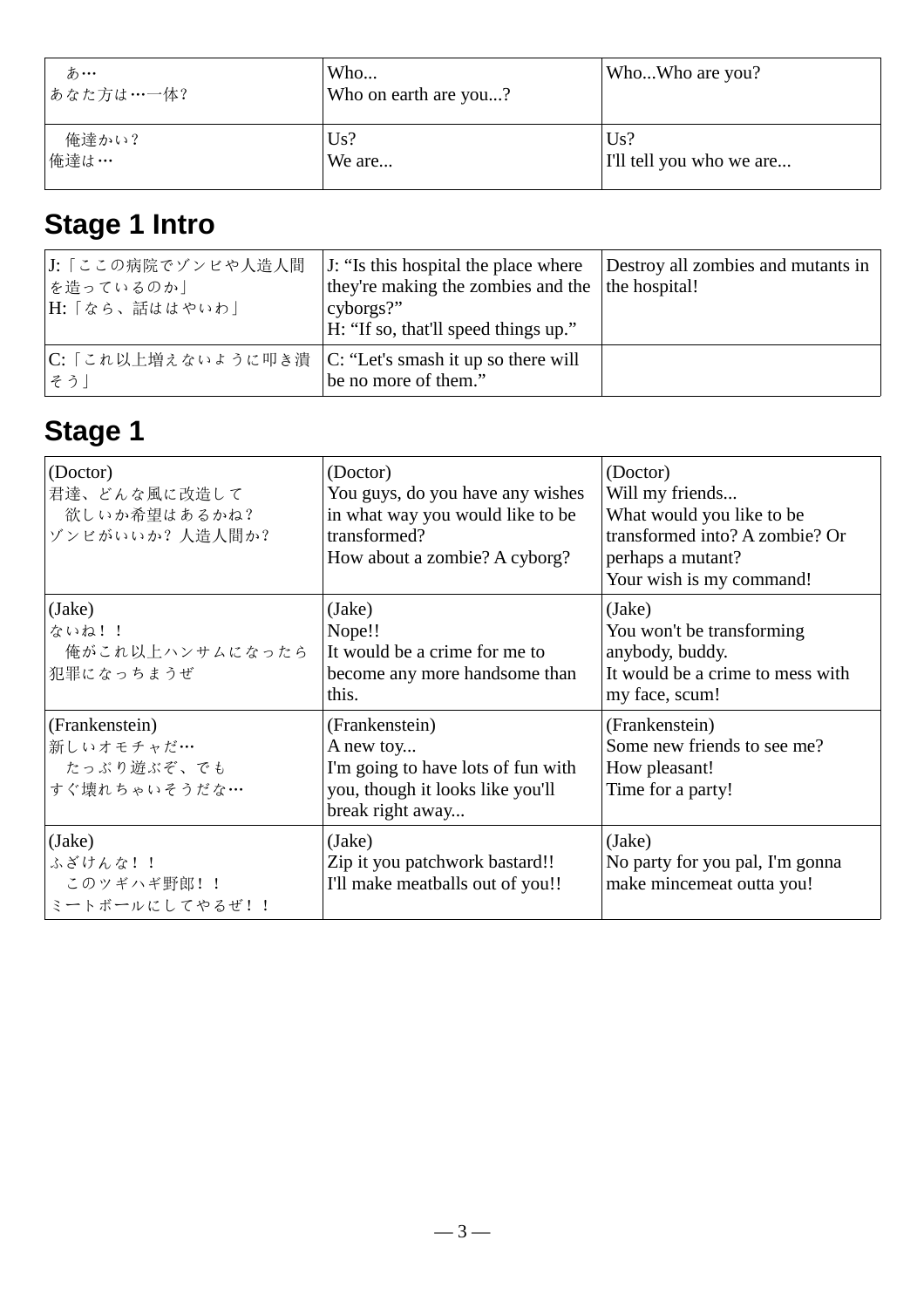# **Intermission**

| 「くく…やるじゃないか<br>たかが人間の割にはな」<br> J:「てめえ! 何者だ!!」                                     | "Hehe You are doing quite well.<br>Considering you are only humans."<br>J: "Why you!! What are you!!"                                                                                | Ha ha ha! You've done quite well<br>for a human!<br>Make it all the way to my castle and<br>I'll be sure to give you my own<br>personal welcome! |
|-----------------------------------------------------------------------------------|--------------------------------------------------------------------------------------------------------------------------------------------------------------------------------------|--------------------------------------------------------------------------------------------------------------------------------------------------|
| C: […貴様!!]<br>「おや、あの時の坊やじゃないか<br>大きくなったものだ                                        | $C:$ "You!!"<br>"Oh my, if it isn't that little boy"<br>from back then. You sure have<br>grown bigger."                                                                              |                                                                                                                                                  |
| H: 「 バン パ イ ア? 」<br>C: 「ああ、夜の貴族をたばねる<br>バンパイア・ロード<br>…俺の祖父、そして父の仇<br>だ!!」         | H: "A vampire?"<br>C: "Yeah, a vampire lord that rules<br>over the nobles of darkness I shall<br>avenge my grandfather, and my<br>father!!"                                          |                                                                                                                                                  |
| 「貴様らゴミ相手にこんな所で戦う<br>など美しくない…我が城へ来い!そ<br>れならば相手をしてやるぞ」<br>C: 「行くさ! どこであろうが<br>な!!」 | "There is no beauty in fighting"<br>against trash like you in a place like<br>this Come to my castle! Then I<br>will take you on."<br>C: "I'll be there! No matter where it<br>is!!" | You'll never stop us, demon!                                                                                                                     |

| (Servant)<br>先にお戻り下さい 御主人様<br>ここは 私と息子に<br>お任せを   | (Servant)<br>Please go ahead and return without<br>us master. Leave this to me and my<br>son. | (Servant)<br>My partner and I will get rid of you<br>once and for all! |
|---------------------------------------------------|-----------------------------------------------------------------------------------------------|------------------------------------------------------------------------|
| $\sqrt{\text{Puppet}}$<br>やあ!<br>ボクと一緒に<br>遊ぼうよ!! | (Puppet)<br>Howdy!<br>Come on and play with me!!                                              | (Puppet)<br>Yeah, we'll teach you a lesson!                            |
| (Jake)<br>面白い!<br>ハデに遊んでやらあ!!                     | (Jake)<br>All right!<br>I'm gonna play with you real good!!                                   | (Jake)<br>That old trick doesn't impress me!                           |
| (Golem)<br>侵入者…倒す…                                | (Golem)<br>Defeat intruder                                                                    | (Golem)<br>Crush all intruders.                                        |
| (Jake)<br>ふむ、<br>見かけ通り固い奴だな                       | (Jake)<br>Hmph, you're as stiff as you look.                                                  | (Jake)<br>I don't think you'll be doing any<br>crushing today!         |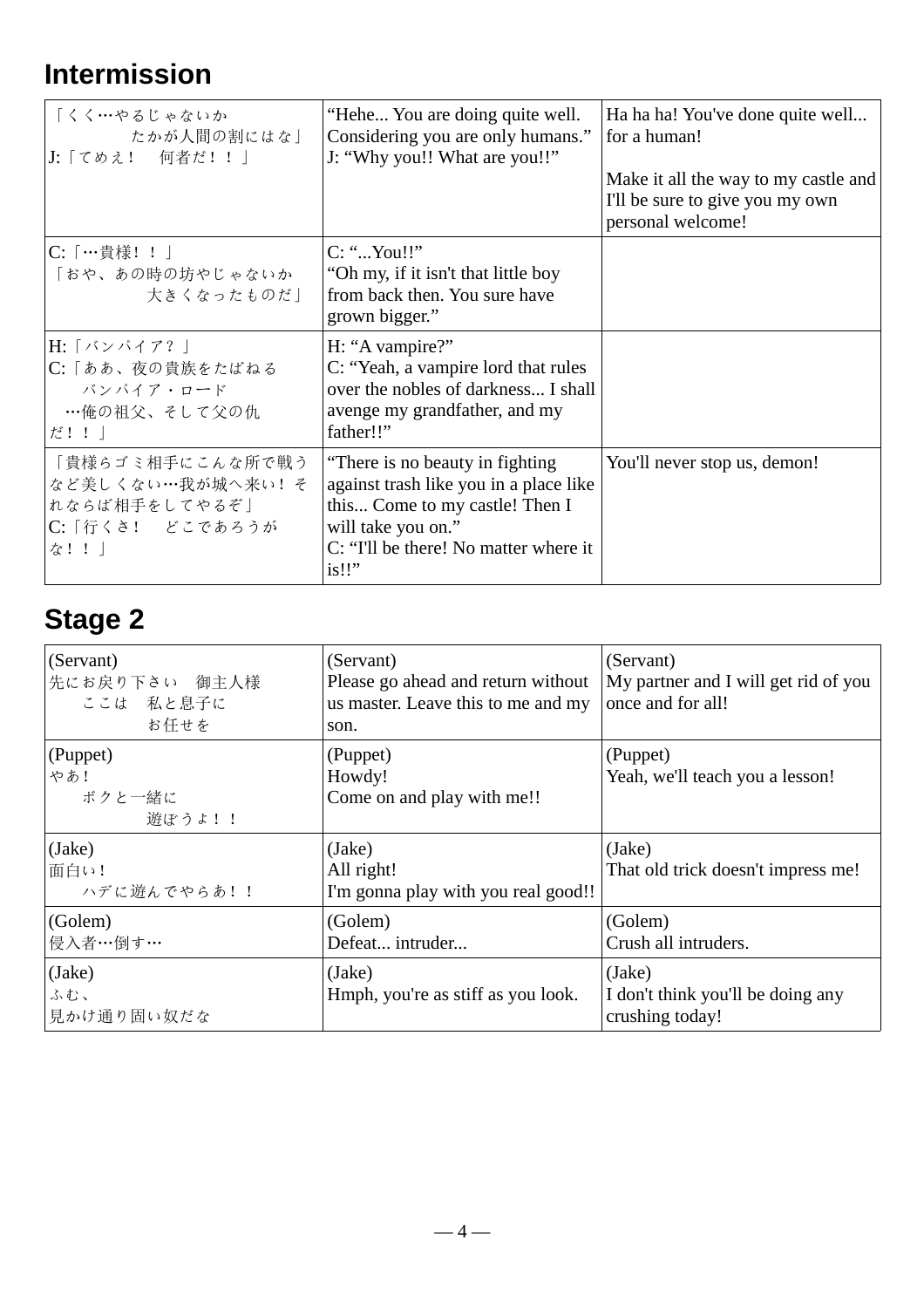# **Intermission**

| 「ふん…人間の分際で」<br>ここまで来るとはな…」 | ' "Hmm To think mere humans<br>would make it this far" |                              |
|----------------------------|--------------------------------------------------------|------------------------------|
| C:「必ず…倒す! !                | $ C: "I$ will defeat you!!"                            | Look!<br>There's his castle! |

# **Stage 3**

| (Knight)<br>ここから<br>先へは通さんぞ!<br>騎士の誇りにかけてもな                 | (Knight)<br>I won't let you go any further!<br>My pride as a knight depends on it.                                           | (Knight)<br>I will not let thee pass!                                  |
|-------------------------------------------------------------|------------------------------------------------------------------------------------------------------------------------------|------------------------------------------------------------------------|
| (Jake)<br>子供のお使いじゃあないんだ<br>力ずくでも<br>通らせてもらうぜ!!              | (Jake)<br>Do I look like a clueless gofer? I'll<br>pass through even if I have to use<br>force!!                             | (Jake)<br>I won't let you stop me from getting<br>through!             |
| (Vampire)<br> 人間ごときが私を滅ぼすだと?<br>無駄! 無理! 無力!<br>思い知らせてくれるわ!! | (Vampire)<br>Humans thinking they could<br>destroy me?<br>Useless! Hopeless! Powerless!<br>You shall soon see for yourself!! | (Vampire)<br>You humans think you can do away<br>with me?<br>Hah!      |
| (Jake)<br>甘いな!<br>ハッキリ 言って<br>俺はお前より強いんだぜ!!                 | (Jake)<br>How naïve!<br>To put it plainly, I am stronger than<br>you!!                                                       | (Jake)<br>I could finish you off with one hand<br>tied behind my back! |

#### **Intermission**

| 「お…おお…」<br> C:「父さん…仇は取りました…」                                               | "O Ooh"<br>C: "Father I have avenged you"                                                                                                               | Even if you destroy me, you'll<br>never be able to close the portals to<br>the kingdom of darkness! |
|----------------------------------------------------------------------------|---------------------------------------------------------------------------------------------------------------------------------------------------------|-----------------------------------------------------------------------------------------------------|
| J:「に、しても こうやって1つ1<br>つ潰していったんじゃ 時間がかか<br>ってしょうがないぜ。奴らの大本を<br>早く潰さないとな」     | J: "In any case, defeating them one<br>by one like this is going to take too<br>much time. We have to crush them<br>at their root as soon as possible." | Only a fool says "never"!                                                                           |
| C:「うむ、奴らの魔力の源となる場<br>所がどこかにあるはずなんだが…」<br>H: 「 メキシコとオーストラリアにあ<br>るわ」        | C: "Indeed. There must be a place<br>that is the source of their power"<br>H: "There's one in Mexico and one<br>in Australia."                          |                                                                                                     |
| $C: \lceil ? \rceil$<br> J:「よく、わかるな」<br> H:「あら、簡単よ この遁甲を使え<br>ば すぐに調べられるわ」 | C: "?"<br>J: "How can you know?"<br>H: "Oh, it's simple. You can find it<br>out right away by using this dun<br><u>jia</u> ."                           |                                                                                                     |
| J:「ょし、先にメキシコに行こう<br>ぜー<br> H:「ぐずぐずしていられないわね」                               | J: "OK, let's head to Mexico first!"<br>H: "There's no point in wasting<br>time here."                                                                  |                                                                                                     |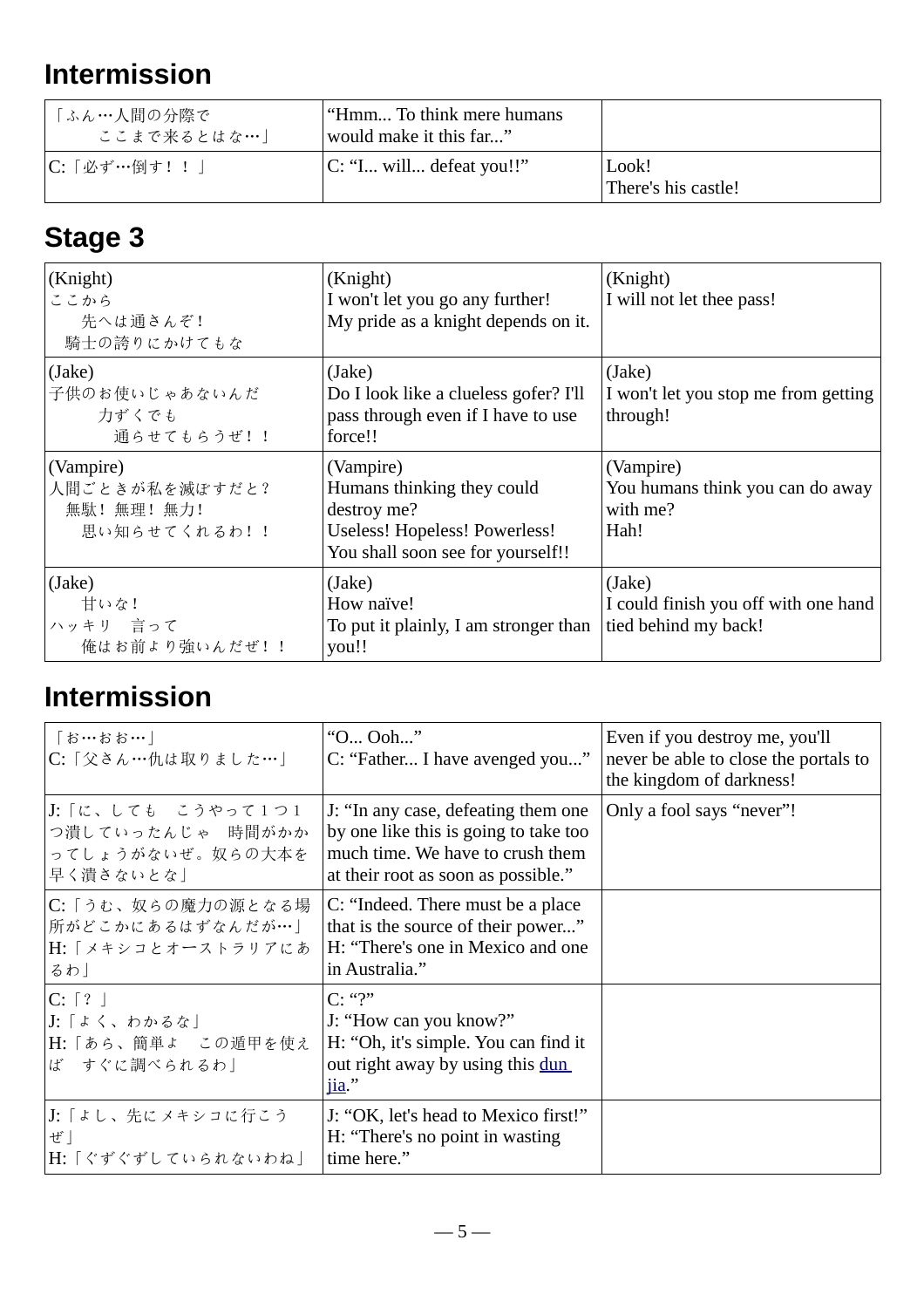### **Stage 4**

| (Aztec)                                      | (Aztec)                                                                              | (Aztec)                          |
|----------------------------------------------|--------------------------------------------------------------------------------------|----------------------------------|
| 待て!                                          | Stop! We won't allow you to seal                                                     | I won't allow you to seal up the |
| 封印はさせぬぞ!!                                    | it!!                                                                                 | portal.                          |
| (Jake)<br>ハデなカッコだな<br>ハロウィンパーティーでも<br>やるのかい? | (Jake)<br>That's one flashy outfit.<br>You having a Halloween party or<br>something? | (Jake)<br>Outta my way pal!      |

#### **Intermission**

| J: 「封印 終了! っと」<br> C:「あとは オーストラリアにある<br>『魔力の源』を潰すだけか」 | J: "That's that! Sealed!"<br>C: "Now we just have to destroy<br>the 'source of power' that is in | The portal is sealed!<br>Better find the other one, hurry! |
|-------------------------------------------------------|--------------------------------------------------------------------------------------------------|------------------------------------------------------------|
|                                                       | Australia."                                                                                      |                                                            |

### **Stage 5**

| (Mummy)<br>うれしいぞ 貴様らのような<br> 強者と闘える事は至上の喜び!<br>さあ、存分に闘おうぞ!! | (Mummy)<br>How delightful! It is a supreme<br>pleasure to fight against strong<br>opponents such as yourself!<br>Come, let us fight to our heart's<br>content!! | (Mummy)<br>It's been a while since I've had such<br>worthy opponents to defeat! |
|-------------------------------------------------------------|-----------------------------------------------------------------------------------------------------------------------------------------------------------------|---------------------------------------------------------------------------------|
| (Jake)<br>受けて立つぜ!!<br>時間無制限一本勝負だ!!                          | (Jake)<br>I accept your challenge!!<br>It's a one-game match with no time<br>restriction!!                                                                      | (Jake)<br>Finaly, a sparring partner with a<br>little life in him!              |

#### **Intermission**

| C:「あそこか! ! 」       | $ C:$ "Is that the place!?"           | Over there! |
|--------------------|---------------------------------------|-------------|
| H:「ええ、間違いないわ」      | H: "Yes, no doubt about it."          |             |
| J:「ょし!このまま突っ込む     | J: "All right! Let's ram in just like |             |
| $ $ + $\neq$ ! $ $ | this!!"                               |             |

| (Jake)                                | (Jake)                                                                | (Jake)                              |
|---------------------------------------|-----------------------------------------------------------------------|-------------------------------------|
| やっと見つけたぜ!!                            | Finally I found you!!                                                 | At last, we've reached the monster  |
| てめえが親玉だな!!                            | You're the boss, right!?                                              | that's behind all this.             |
| (Death)                               | (Death)                                                               | (Death)                             |
| 残念だがそれは違う                             | Unfortunately that is not the case. I                                 | Unfortunately I'm not the one.      |
| 私はあの御方との契約を                           | am merely carrying out my contract                                    | But I am the one that will stop you |
| 遂行しているだけにすぎん                          | with that most glorious person.                                       | from getting any further.           |
| (Death)<br>『世界を魔物で包みこめ』<br>そういう契約でな!! | (Death)<br>"Cover the world with monsters."<br>Such is our contract!! |                                     |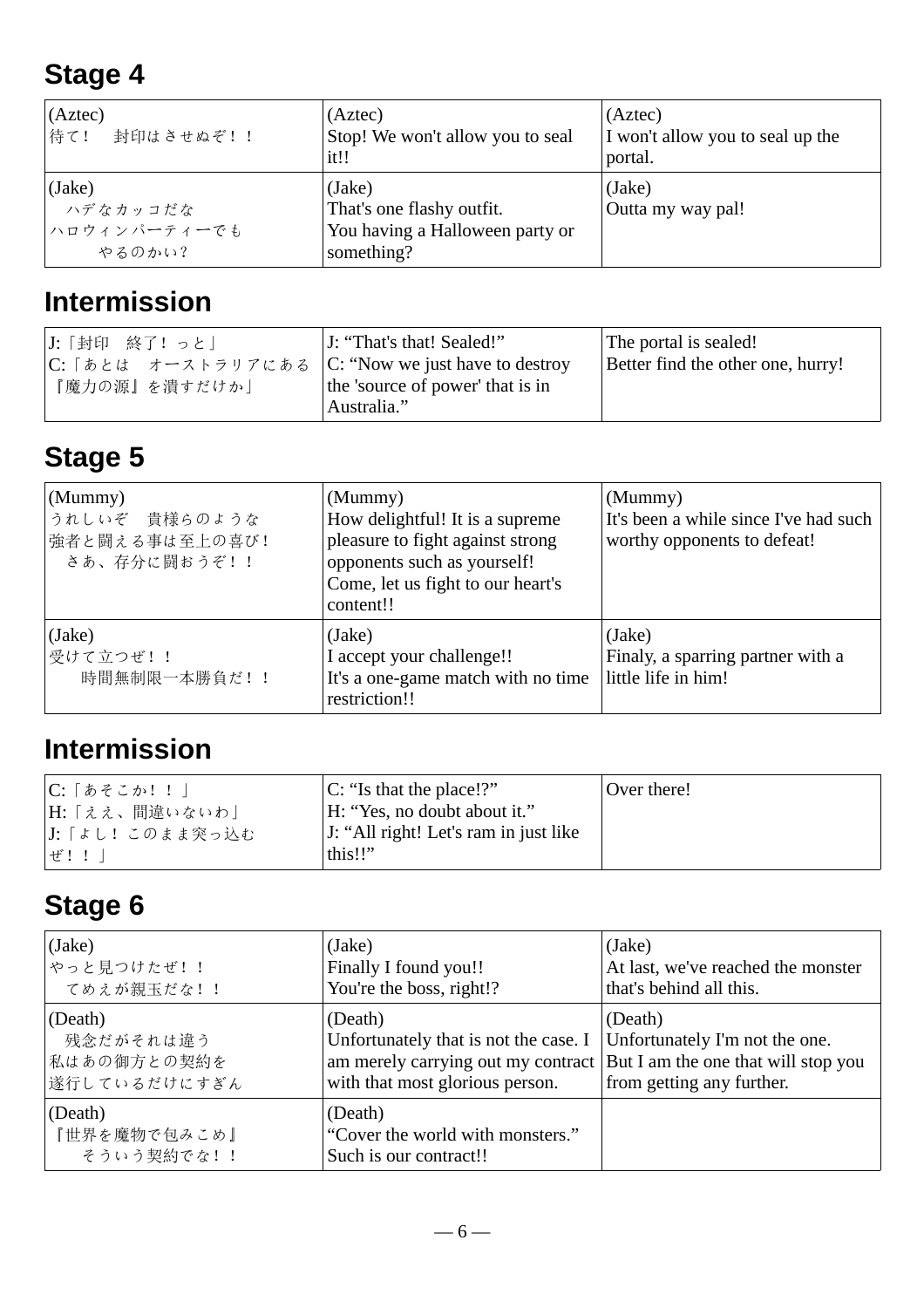# **Intermission**

| J:「まさか死神なんかとやり合うハ<br>メになるとは思わなかったぜ」<br>C: 「に、しても死神の言っていた<br>『あの御方』とは一体…」 | J: "I never would have thought that The real enemy is waiting behind<br>I would have to duke it out with the   that wall.<br>Grim Reaper."<br>C: "In any case, who could he have<br>meant by 'that most glorious<br>person'?" | Well then, let's go! |
|--------------------------------------------------------------------------|-------------------------------------------------------------------------------------------------------------------------------------------------------------------------------------------------------------------------------|----------------------|
| H: 「誰が出てきたって<br>倒すだけだわ<br>私達の全てをかけて!」                                    | H: "No matter who it turns out to<br>be, we'll just have to defeat him.<br>With everything we've got!!"                                                                                                                       |                      |

| (Zarutz)<br>我が名は古代王ザルツ!<br>私の偉大なる魂とこの永遠なる<br>肉体が合わされば敵はない!!  | (Zarutz)<br>My name is Zarutz the Ancient<br>King!<br>With the combination of my<br>magnificent soul and this eternal<br>body, no one will be able to stand<br>before me!! | (Zarutz)<br>I am king Zarutz!<br>Ruler of beasts and men since<br>ancient times.<br>With my indestructable body and<br>my eternal soul I will live forever! |
|--------------------------------------------------------------|----------------------------------------------------------------------------------------------------------------------------------------------------------------------------|-------------------------------------------------------------------------------------------------------------------------------------------------------------|
| (Zarutz)<br>冥府におる我が忠実なる家臣共の魂<br>も今ここで喚び出し、<br>この世を死者の王国とするのだ | (Zarutz)<br>I shall summon the souls of my<br>faithful vassals that reside in the<br>underworld and turn this world into<br>a kingdom of the dead.                         | (Zarutz)<br>I will turn this world into a<br>kingdom for the dead!<br>Ha, ha, ha!                                                                           |
| (Jake)<br>永遠なる肉体だって?<br>笑わせんなよ、 俺にゃあ<br>ブリキのオモチャに見えるぜ!!      | (Jake)<br>Eternal body you say?<br>Don't make me laugh! All I see is a<br>toy made of tin!!                                                                                | (Jake)<br>No one lives forever pal!<br>Show me what you're really made<br>of!                                                                               |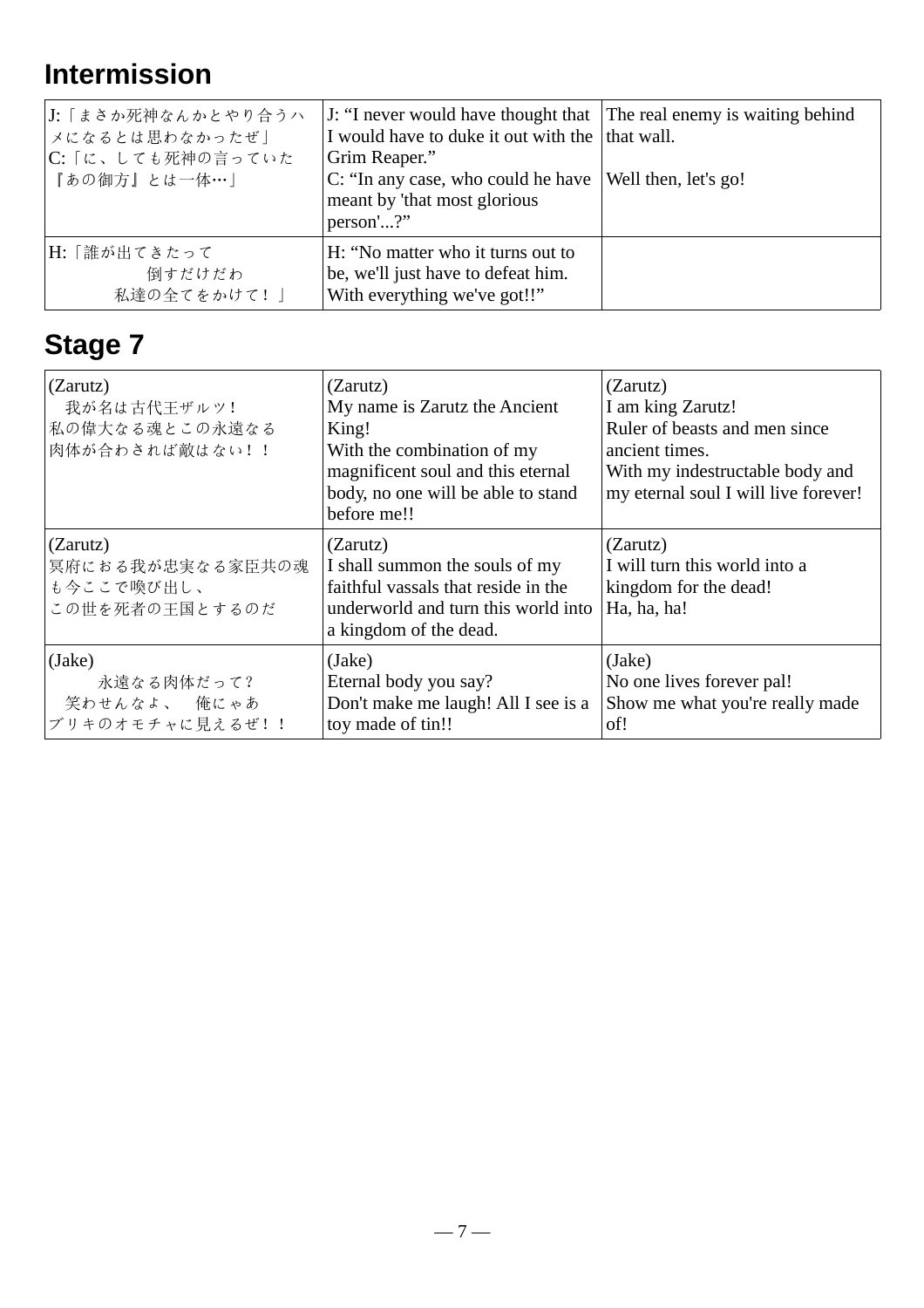# **Ending**

| 「ゾンビ達が…モンスターがみんな<br>…みんな崩れていくよ!!」<br>「…彼らがやってくれたんだ」                                   | "The zombies All the monsters<br>They are all collapsing!!"<br>"It's thanks to them."                                                                       | They've all been destroyed.<br>Our heroes saved us<br>Its a miracle we all survived!<br>We never got a chance to thank<br>them |
|---------------------------------------------------------------------------------------|-------------------------------------------------------------------------------------------------------------------------------------------------------------|--------------------------------------------------------------------------------------------------------------------------------|
| 「彼らが<br>『夜を切り裂いた』ん<br>だ!!                                                             | "They have 'torn away the veil of<br>night'!!"                                                                                                              |                                                                                                                                |
| J: 「やったな!!」<br>C: 「ああ…狂王の悪夢もこれで終わ<br>りだ<br>もう二度と冥府から<br>戻ってくる事もないだろう」                 | J: "We did it!!"<br>C: "Yeah That marks the end of<br>the mad king's nightmare.<br>I doubt that he will be able to rise<br>again from the underworld."      | We did it!<br>Yeah, looks like our job is finished<br>here.<br>Finally, the people's lives can go<br>back to normal.           |
| H: 「やっと…<br>やっと朝が来たのね<br>本当の朝<br>が!!                                                  | H: "Finally Finally the morning<br>has come. A true morning!!"                                                                                              |                                                                                                                                |
| J:「さて…国へ帰るかな… ガスの<br>店のチリバーガーも食べたいしな」<br>C:「私も国へ戻るとしょう」<br>H: 「お別れね…」                 | J: "Well I'll be heading back<br>home It's about time I had a<br>chiliburger at Gus's restaurant."<br>C: "I will return home also."<br>H: "This is goodbye" | Well, I guess its time to head back<br>home.<br>Yeah Me too!<br>Time to say goodbye then                                       |
| J: 「ああ…じゃあな!」<br>$C: \lceil \grave{\sigma} \hat{\sigma} \grave{\sigma}$<br>H: [ さょなら] | J: "Yeah See ya!"<br>C: "Farewell."<br>H: "Goodbye."                                                                                                        | Thanks for everything.<br>Yeah, best of luck.<br>I'll miss you two.                                                            |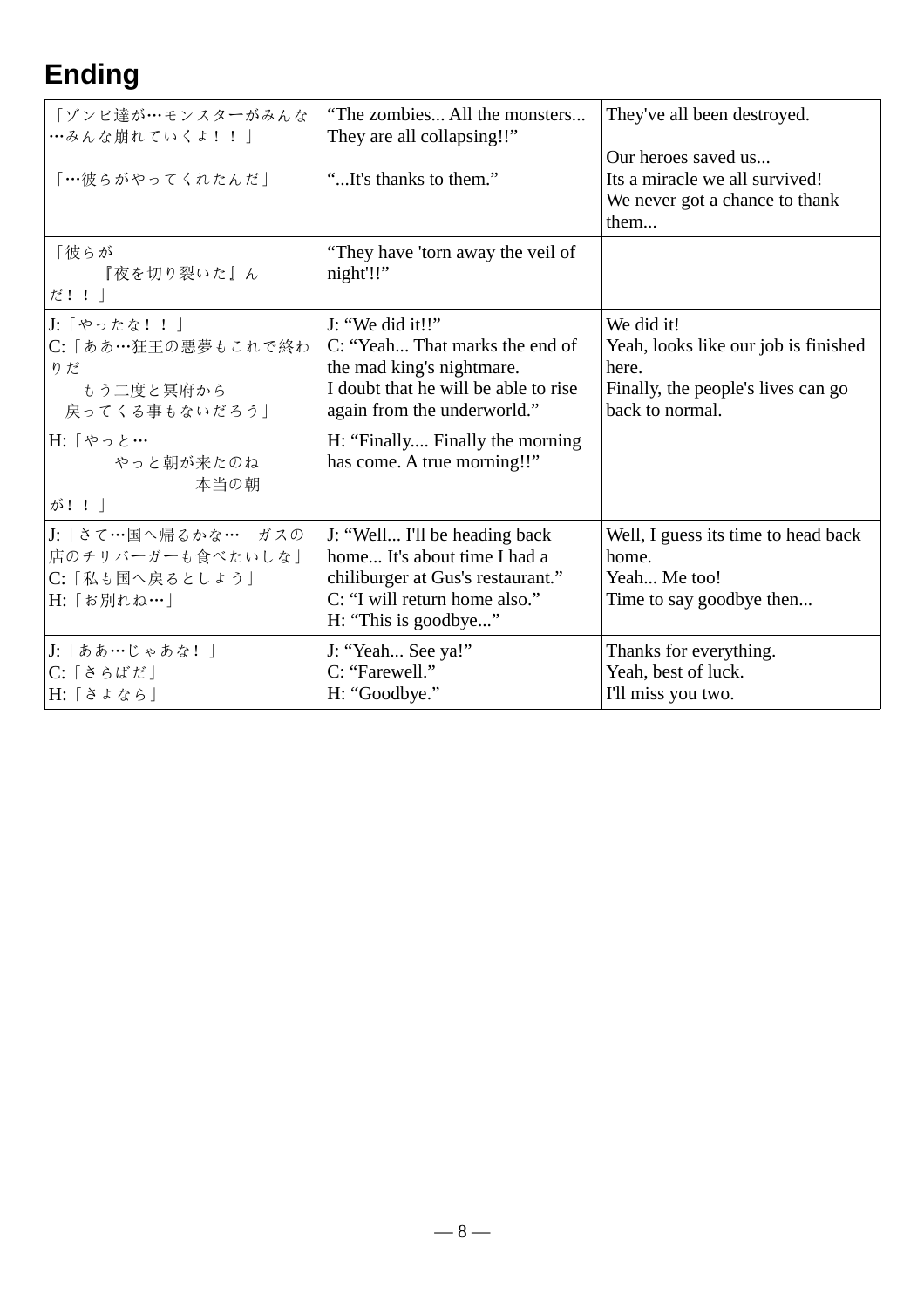# **Epilogue (Jake)**

| 三ヶ月後…                                                  | Three months later                                                                                                             |                                                                                |
|--------------------------------------------------------|--------------------------------------------------------------------------------------------------------------------------------|--------------------------------------------------------------------------------|
| 「黒の7です」<br>「げーっ!!又、外れたぁ<br>$\circ$ !!                  | "7, black."<br>"Ugh!! Missed it again!!"                                                                                       | Seven, black<br>Lost again!                                                    |
| 「ついてないようだな」<br>「賭事にむいてないんじゃない<br>の?                    | "Seems like you're out of luck."<br>"Perhaps gambling isn't your<br>thing?"                                                    | Not your lucky day is it?                                                      |
| 「クリス!!紅華!!<br>どうして<br>ここに!?」                           | "Chris! Hong-Hua!!<br>Why are you guys here!?"                                                                                 | Chris!<br>Hong-Hua!<br>I've lost all my money, can you<br>loan me a few bucks? |
| 「私は仕事だ」<br>「私は観光だけど<br>奇遇ねぇ<br>こんな所で2人<br>に会うなんて」      | "I'm here on business."<br>"I was sightseeing. Still, what a<br>coincidence, to meet the both of<br>you in a place like this." |                                                                                |
| 「な!奇遇ついで<br>に金借して<br>くれないか!<br>いや~、もう<br>スッカラカン」       | "Right! Fancy you should pass<br>by! And in passing, how about<br>lending me some cash! Boy oh<br>boy, I am so broke."         |                                                                                |
| 「え~っ! この間<br>の仕事の報酬は<br>どうしたのよ!<br>「全部使った!<br>な、頼むよ!!」 | "Huh!? What happened to the<br>reward we got only a while<br>ago?"<br>"I spent it all! So, pretty please!"                     |                                                                                |
| $\lceil \kappa \sim_2 ! ! \rceil$<br>「仕事をして<br>稼ぎたまえ」  | "Blah!"<br>"Why don't you earn it<br>yourself?"                                                                                | No way!<br>I'm not going to loan you money<br>for gambling!                    |
| 「仕方ねぇ!<br>又、仕事でも<br>するか!!」                             | "I guess I've got no choice! Let's<br>get to work again!!"                                                                     | Looks like I'm going to have to<br>go monster-hunting again!                   |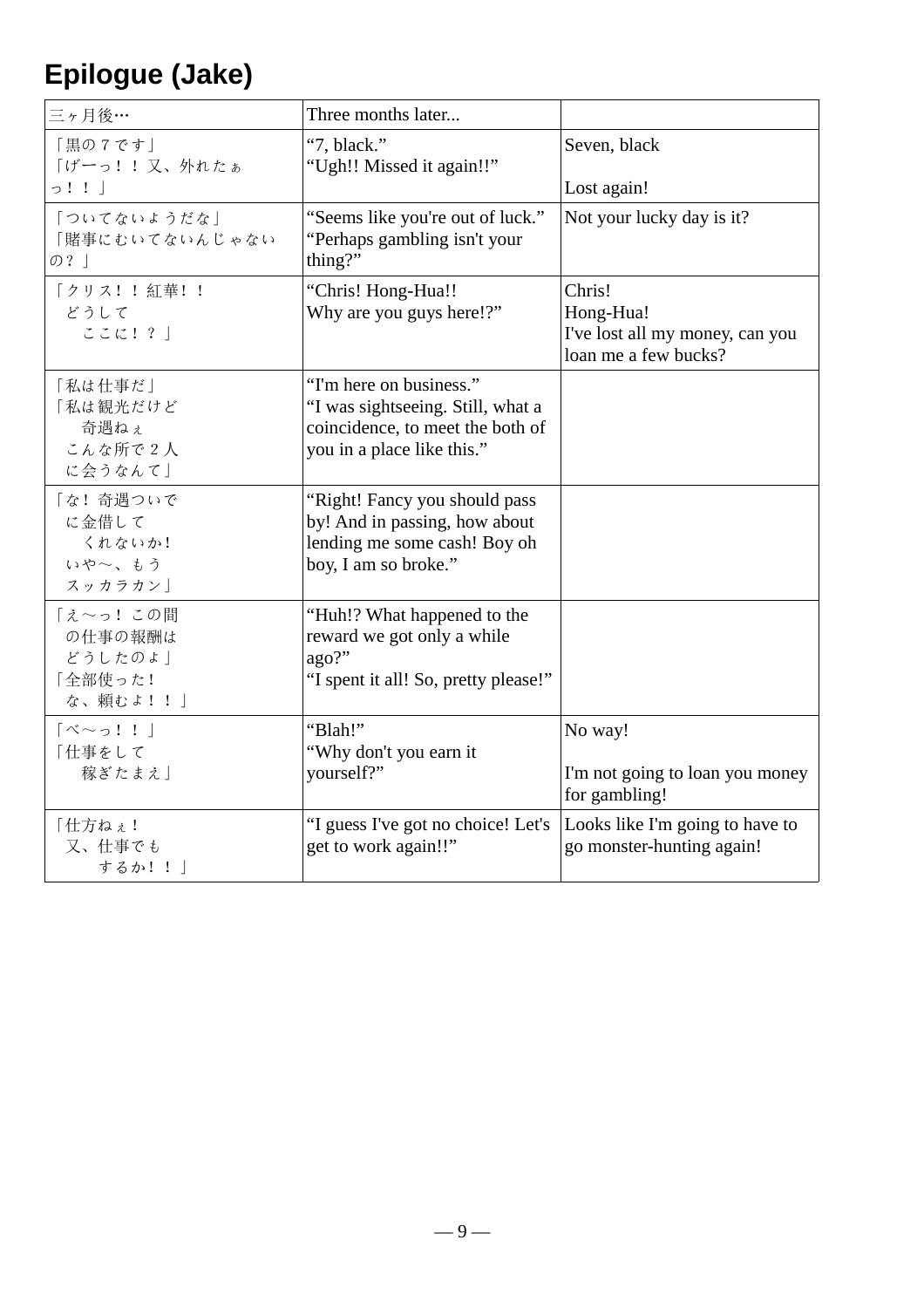# **Epilogue (Christopher)**

| あの戦いから<br>三ヶ月が<br>過ぎた…                               | It has been three months since that<br>battle                                              | Three months later.                                                      |
|------------------------------------------------------|--------------------------------------------------------------------------------------------|--------------------------------------------------------------------------|
| ジェイクは<br>ロサンゼルスに<br>戻って<br>探偵をして<br>いるそうだ            | It seems that Jake returned to Los<br>Angeles and is working as a private<br>investigator. | Jake has become a private<br>investigator in Chicago.                    |
| 紅華は見習い中の<br>妹を連れて<br>「仕事」を<br>しているらしい                | I've heard that Hong-Hua is doing<br>"work" with her younger sister as<br>her apprentice.  | Hong-Hua is off fighting monsters<br>with her sister.                    |
| かくいう<br>私は…                                          | As for myself                                                                              |                                                                          |
| 「キャーッ!!<br>誰か! 誰か<br>助けてっ!!」<br>「フ…お前の血!<br>私がもらう!!! | "Eek! Somebody! Somebody help!"<br>"Ha Your blood! I will take it!!"                       | Aaah! Someone save me!<br>I need your blood!                             |
| 「やはり…<br>まだ生き残って<br>いたのか…<br>闇の貴族よ!!」<br>「な!誰だ!!」    | "As I thought There were still<br>survivors Lord of darkness!!"<br>"Wha! Who's there!?"    | Waht th'?<br>You're still around?<br>Who dares to speak to me like that? |
| 「我が名は<br>クリストファー<br>・スミス!!<br>覚悟するがいい<br>…闇の貴族よ」     | "My name is Christopher Smith!!<br>Prepare yourself lord of<br>darkness!"                  | The name's Christopher pal, and<br>don't you forget it!                  |
| 貴様に<br>次の夜はない!!                                      | There will be no next night for<br>you!!                                                   |                                                                          |